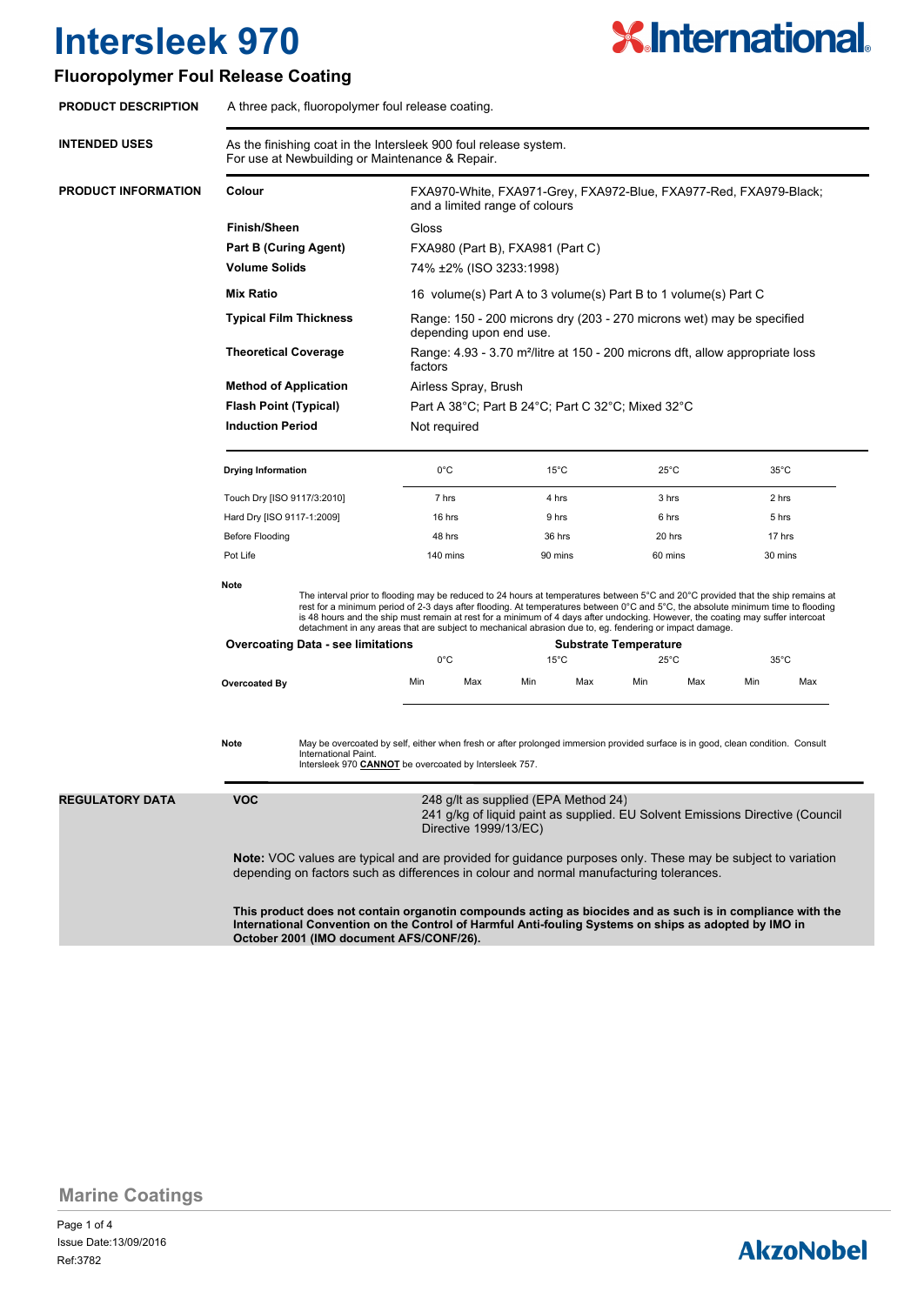

#### **Fluoropolymer Foul Release Coating**

**SYSTEMS AND** Consult your International Paint representative for the system best suited for the surfaces to be protected. **COMPATIBILITY** Use in accordance with the standard Worldwide Marine Specifications. All surfaces to be coated should be clean, dry and free from contamination. High pressure fresh water wash or fresh water wash, as appropriate, and remove all oil or grease, soluble contaminants and other foreign matter in accordance with SSPC-SP1 solvent cleaning. **SURFACE PREPARATIONS**

Intersleek 970 must always be applied over Intersleek tie coat within the required overcoating interval.

Consult International Paint for detailed application advice and recommendations.

**Marine Coatings**

Page 2 of 4 Ref:3782 Issue Date:13/09/2016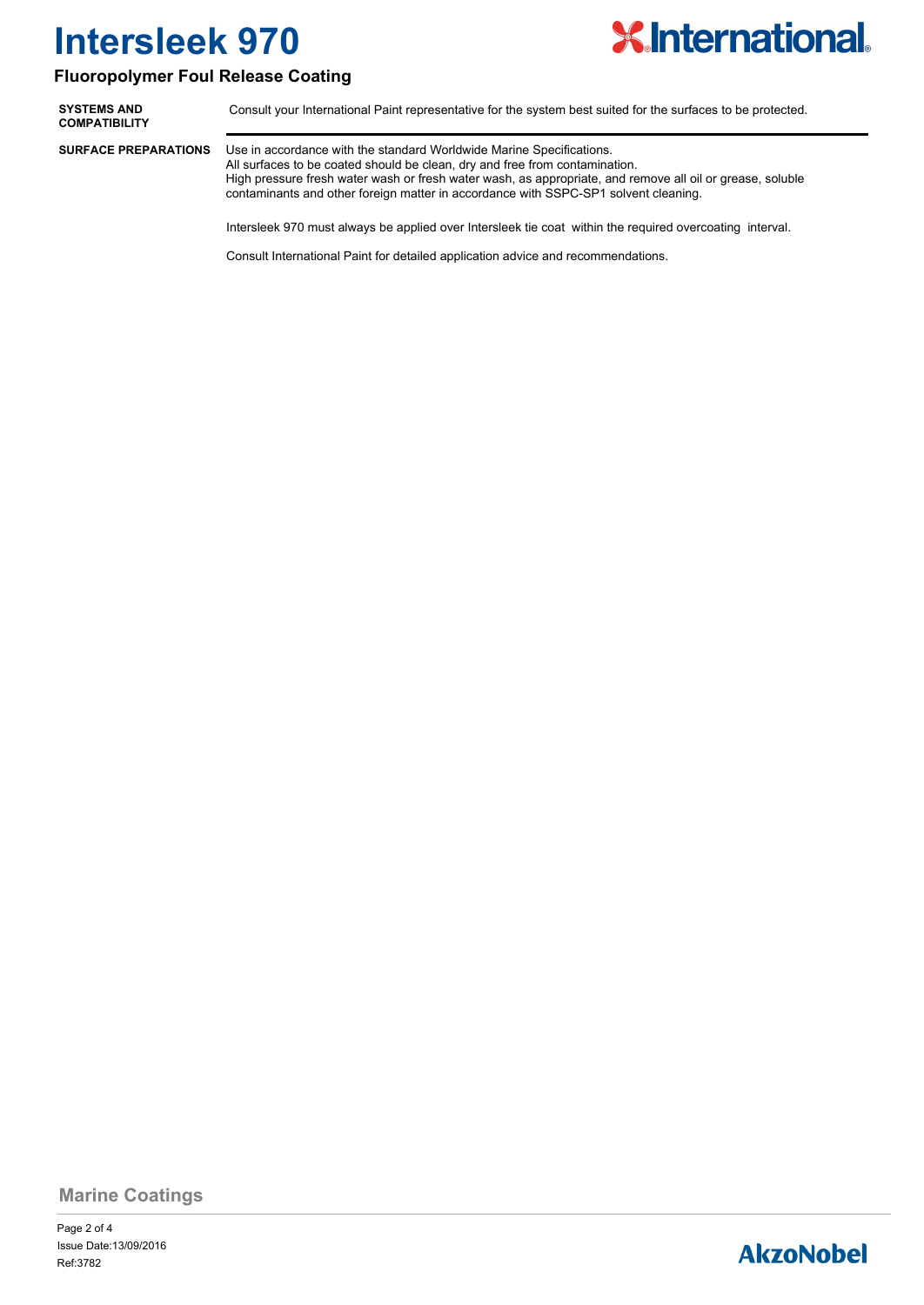

#### **Fluoropolymer Foul Release Coating**

| <b>APPLICATION</b>                |                                                                                                                                                                                                                                                                                                                                                                                                                                                                                                                                                                                                                                                                                                                                                                                                                                                                                                                                                                                                                                                                                |  |  |  |
|-----------------------------------|--------------------------------------------------------------------------------------------------------------------------------------------------------------------------------------------------------------------------------------------------------------------------------------------------------------------------------------------------------------------------------------------------------------------------------------------------------------------------------------------------------------------------------------------------------------------------------------------------------------------------------------------------------------------------------------------------------------------------------------------------------------------------------------------------------------------------------------------------------------------------------------------------------------------------------------------------------------------------------------------------------------------------------------------------------------------------------|--|--|--|
| Mixing                            | Material is supplied in 3 containers as a unit. Always mix a complete unit in the proportions supplied.<br>(1) Agitate Part A with a power agitator.<br>(2) Combine entire contents of Part A and Part B and mix thoroughly with a power agitator.<br>(3) Add entire contents of Part C and mix thoroughly with a power agitator.                                                                                                                                                                                                                                                                                                                                                                                                                                                                                                                                                                                                                                                                                                                                              |  |  |  |
| <b>Thinner</b>                    | Not recommended. Use International GTA007 only in exceptional circumstances. DO NOT thin more than allowed<br>by local environmental legislation.                                                                                                                                                                                                                                                                                                                                                                                                                                                                                                                                                                                                                                                                                                                                                                                                                                                                                                                              |  |  |  |
| <b>Airless Spray</b>              | Recommended<br>Tip Range 0.38-0.53 mm (15-21 thou)<br>Total output fluid pressure at spray tip not less than 211 kg/cm <sup>2</sup> (3000 p.s.i.)                                                                                                                                                                                                                                                                                                                                                                                                                                                                                                                                                                                                                                                                                                                                                                                                                                                                                                                              |  |  |  |
| <b>Conventional Spray</b>         | Application by conventional spray is not recommended.                                                                                                                                                                                                                                                                                                                                                                                                                                                                                                                                                                                                                                                                                                                                                                                                                                                                                                                                                                                                                          |  |  |  |
| <b>Brush</b>                      | Application by brush is recommended for touch up areas only. Multiple coats may be required to achieve specified<br>film thickness.                                                                                                                                                                                                                                                                                                                                                                                                                                                                                                                                                                                                                                                                                                                                                                                                                                                                                                                                            |  |  |  |
| Roller                            | Application by roller is recommended for small areas only. Multiple coats may be required to achieve specified film<br>thickness.                                                                                                                                                                                                                                                                                                                                                                                                                                                                                                                                                                                                                                                                                                                                                                                                                                                                                                                                              |  |  |  |
| <b>Cleaner</b>                    | International GTA007/GTA822                                                                                                                                                                                                                                                                                                                                                                                                                                                                                                                                                                                                                                                                                                                                                                                                                                                                                                                                                                                                                                                    |  |  |  |
| <b>Work Stoppages and Cleanup</b> | Do not allow material to remain in hoses, gun or spray equipment. Thoroughly flush all equipment with<br>International GTA007/GTA822. Once units of paint have been mixed they should not be resealed and it is advised<br>that after prolonged stoppages work recommences with freshly mixed units.<br>Clean all equipment immediately after use with International GTA007/GTA822. It is good working practice to<br>periodically flush out spray equipment during the course of the working day. Frequency of cleaning will depend<br>upon amount sprayed, temperature and elapsed time, including any delays. Do not exceed pot life limitations.<br>All surplus materials and empty containers should be disposed of in accordance with appropriate regional<br>regulations/legislation.                                                                                                                                                                                                                                                                                   |  |  |  |
| Welding                           | In the event welding or flame cutting is performed on metal coated with this product, dust and fumes will be<br>emitted which will require the use of appropriate personal protective equipment and adequate local exhaust<br>ventilation. In North America do so in accordance with instruction in ANSI/ASC Z49.1 "Safety in Welding and<br>Cutting."                                                                                                                                                                                                                                                                                                                                                                                                                                                                                                                                                                                                                                                                                                                         |  |  |  |
| <b>SAFETY</b>                     | All work involving the application and use of this product should be performed in compliance with all<br>relevant national Health, Safety & Environmental standards and regulations.                                                                                                                                                                                                                                                                                                                                                                                                                                                                                                                                                                                                                                                                                                                                                                                                                                                                                           |  |  |  |
|                                   | Prior to use, obtain, consult and follow the Material Safety Data Sheet for this product concerning health<br>and safety information. Read and follow all precautionary notices on the Material Safety Data Sheet and<br>container labels. If you do not fully understand these warnings and instructions or if you can not strictly<br>comply with them, do not use this product. Proper ventilation and protective measures must be provided<br>during application and drying to keep solvent vapour concentrations within safe limits and to protect<br>against toxic or oxygen deficient hazards. Take precautions to avoid skin and eye contact (ie. gloves,<br>goggles, face masks, barrier creams etc.) Actual safety measures are dependant on application methods<br>and work environment.<br><b>EMERGENCY CONTACT NUMBERS:</b><br>USA/Canada - Medical Advisory Number 1-800-854-6813<br>Europe - Contact (44) 191 4696111. For advice to Doctors & Hospitals only contact (44) 207 6359191<br>China - Contact (86) 532 83889090<br>R.O.W. - Contact Regional Office |  |  |  |

**Marine Coatings**